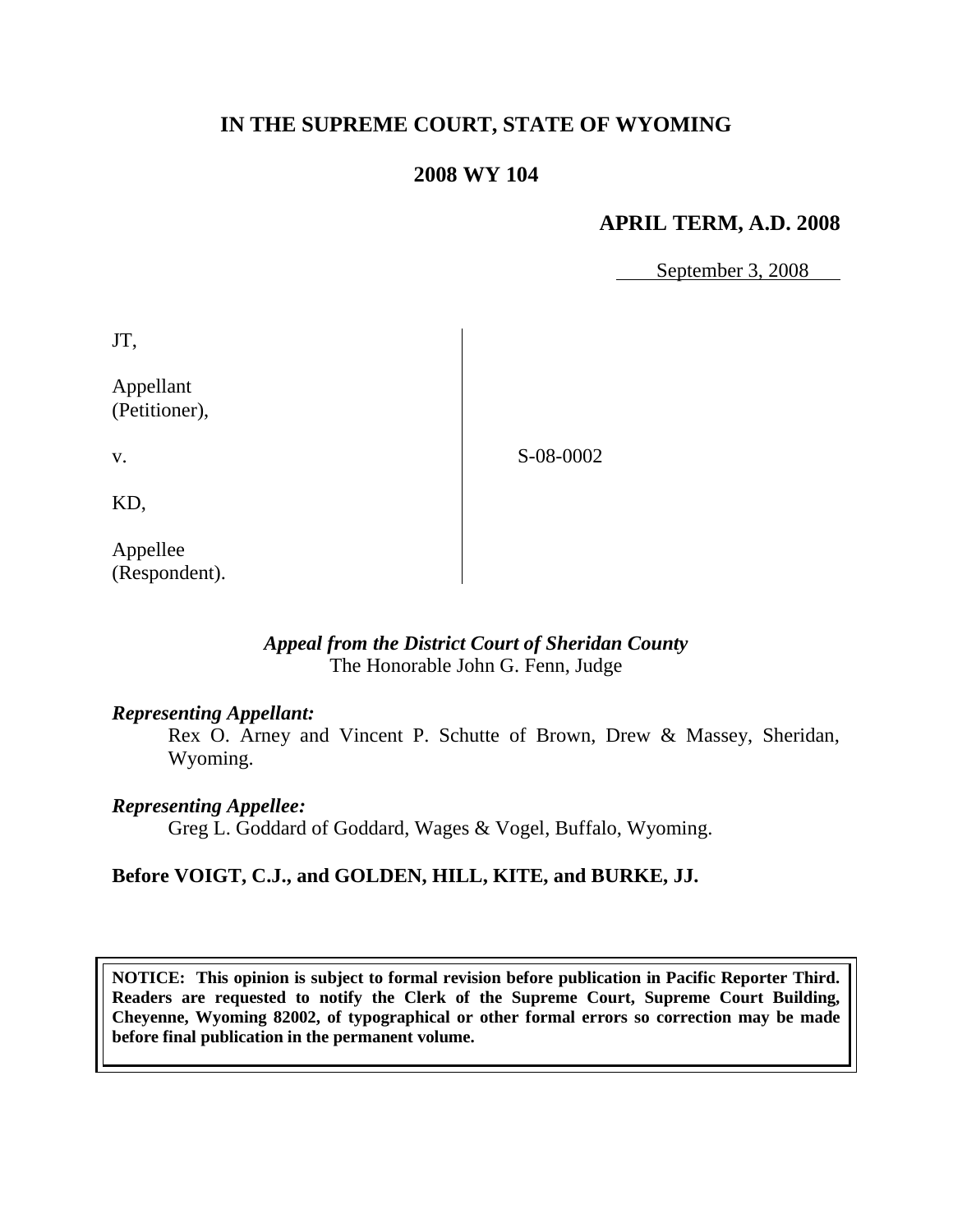## **KITE, Justice.**

[¶1] After various agreements and orders concerning custody, JT (Mother) filed a petition to modify custody in which she sought primary custody of the parties' minor child. The district court awarded primary custody to KD (Father). Mother appeals claiming the district court abused its discretion when it awarded Father primary custody. She claims the decision is not supported by sufficient evidence or in the child's best interests.

[¶2] We affirm.

#### **ISSUE**

[¶3] The issue for our determination is whether the district court abused its discretion when it awarded Father primary custody of the minor child.

## **FACTS**

[¶4] The proceedings in district court were not reported or transcribed. The following facts were taken from the district court's decision letter.

[¶5] The parties are the biological parents of a child born on August 2, 2001. At the time the child was born, the parties were unmarried and resided in Sheridan, Wyoming. Approximately one year after the child's birth, problems began to develop between the parties. In February of 2003, they separated and Father moved to California with the child.

[¶6] On March 27, 2003, Mother filed a petition in district court in Sheridan to declare paternity and for custody and child support. Father filed a special appearance and moved to dismiss the petition on the ground that the California courts had jurisdiction over the issues presented. After consulting with the California court, the Wyoming district court entered an order denying Father's motion to dismiss.

[¶7] In June 2003, Father submitted to the jurisdiction of the Wyoming court for the limited purpose of enforcing a joint stipulation entered into by the parties and filed in Wyoming. The stipulation provided for joint legal and physical custody with the parents sharing physical custody by transferring the child back and forth between Father in California and Mother in Wyoming every two months until he reached kindergarten age. The district court subsequently entered an order regarding paternity, custody and visitation which substantially adopted the terms of the stipulation. The parties shared custody of the child according to this arrangement for the next three years.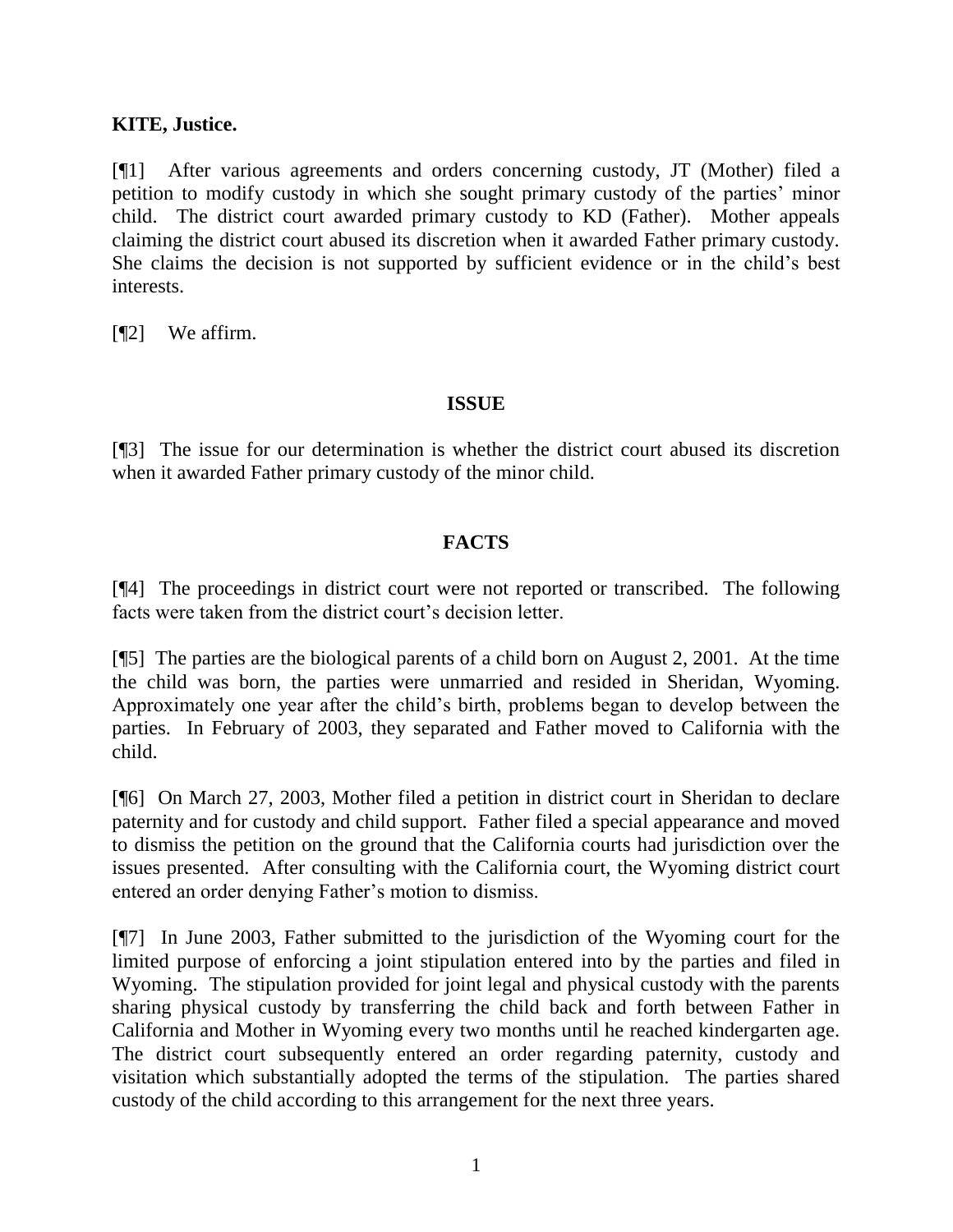[¶8] In January of 2007, Mother filed a petition for modification of the order in which she sought primary custody on the ground that the child would be starting kindergarten in the fall and the shared custody arrangement would no longer be feasible. Father answered the petition and counterclaimed for primary custody. On July 10, 2007, the district court convened a trial on the custody issue.

[¶9] Following the trial, the district court issued a decision letter. Among its other factual findings, the court found:

- Mother was raised in and has primarily lived in Sheridan and has extended family, including her mother and two brothers, and friends in the area;
- Father was primarily raised in Brentwood, California and has extended family, including parents, siblings, nearly 70 cousins and another son in the area;
- Mother has worked as a cook at a bar and grill, served in the Wyoming National Guard, worked for MDU as a meter reader and is currently employed by the United States Post Office as a full time permanent employee working 7 a.m. to 3:30 p.m. Monday through Saturday;
- Father works for the family water well service business;
- Mother lives with another man who shares the responsibility of caring for the child;
- Father benefits from the support of his extended family for child care support;
- During the parties' relationship, Mother and her mother were involved in an altercation in which Mother was physically injured and alcohol abuse was involved;
- At some point, Mother went to California. She led Father to believe that she wanted to reconcile and was going to move to California. In California, the parties entered into a lease agreement for a residence, shopped for furniture and visited a lawyer. Mother signed a "judgment – uniform parentage" form which set forth the parties' joint custody and shared parenting plan and stipulated that California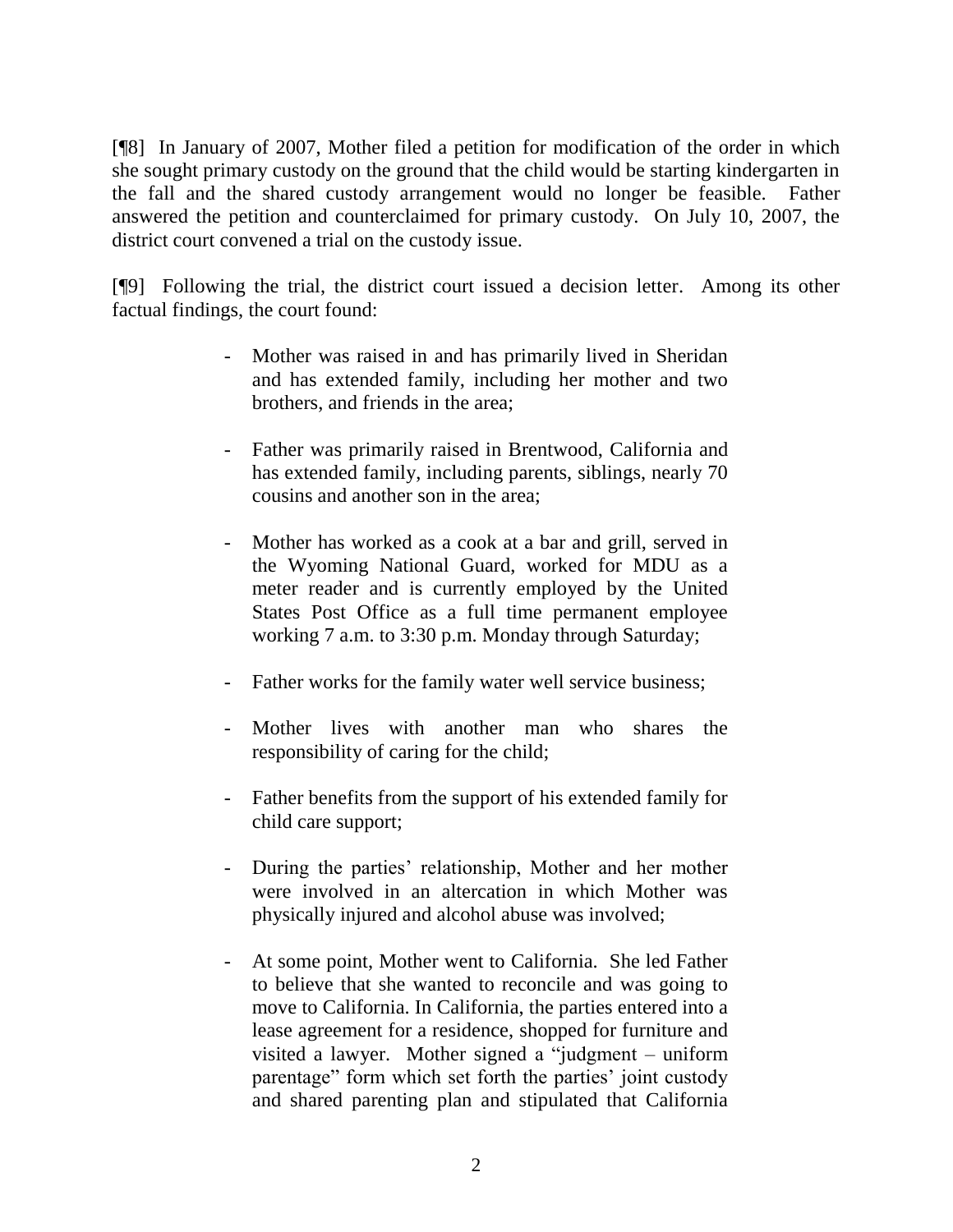was the child's home state and they intended to become residents of California and attend counseling together;

- Mother admits she purposefully misled Father in order to get the child back to Wyoming. She admits she coerced Father to return to Sheridan under the guise of packing their belongings and moving to California, although she never intended to move to California;
- Upon arriving in Sheridan, Mother absconded with the child and hid from Father for nearly a month. Neither she nor her family would tell Father where the child was;
- Father returned to California after his attempts to find the child were unsuccessful.

[¶10] Based upon these and its other findings and the applicable law, the district court concluded that it was in the best interests of the child that primary custody be placed with Father, subject to reasonable visitation by Mother.

## **STANDARD OF REVIEW**

[¶11] In reviewing an order modifying custody we will not interfere with the trial court's decision absent a procedural error or a clear abuse of discretion. *Morris v. Morris*, 2007 WY 174,  $\sim$  5, 170 P.3d 86, 88 (Wyo. 2007). The ultimate issue in determining whether there has been an abuse of discretion is whether the court reasonably could have concluded as it did. *Id*. In the context of alleged abuse of discretion, we in essence evaluate whether the evidence presented was sufficient to support the district court's decision. *Id*.

[¶12] The trial proceedings in this case were not recorded or transcribed. Although the parties did not request findings of fact pursuant to W.R.C.P.  $52(a)$ ,<sup>1</sup> the district court's

 $\overline{a}$ 

<sup>&</sup>lt;sup>1</sup> W.R.C.P. 52(a) provides in pertinent part:

 <sup>(</sup>a) *General and special findings by court*. – Upon the trial of questions of fact by the court, . . . , it shall not be necessary for the court to state its findings, except generally for the plaintiff or defendant, unless one of the parties requests it before the introduction of any evidence, with the view of excepting to the decision of the court upon the questions of law involved in the trial, in which case the court shall state in writing its special findings of fact separately from its conclusions of law; provided, that without such request the court may make such special findings of fact and conclusions of law as it deems proper and if the same are preserved in the record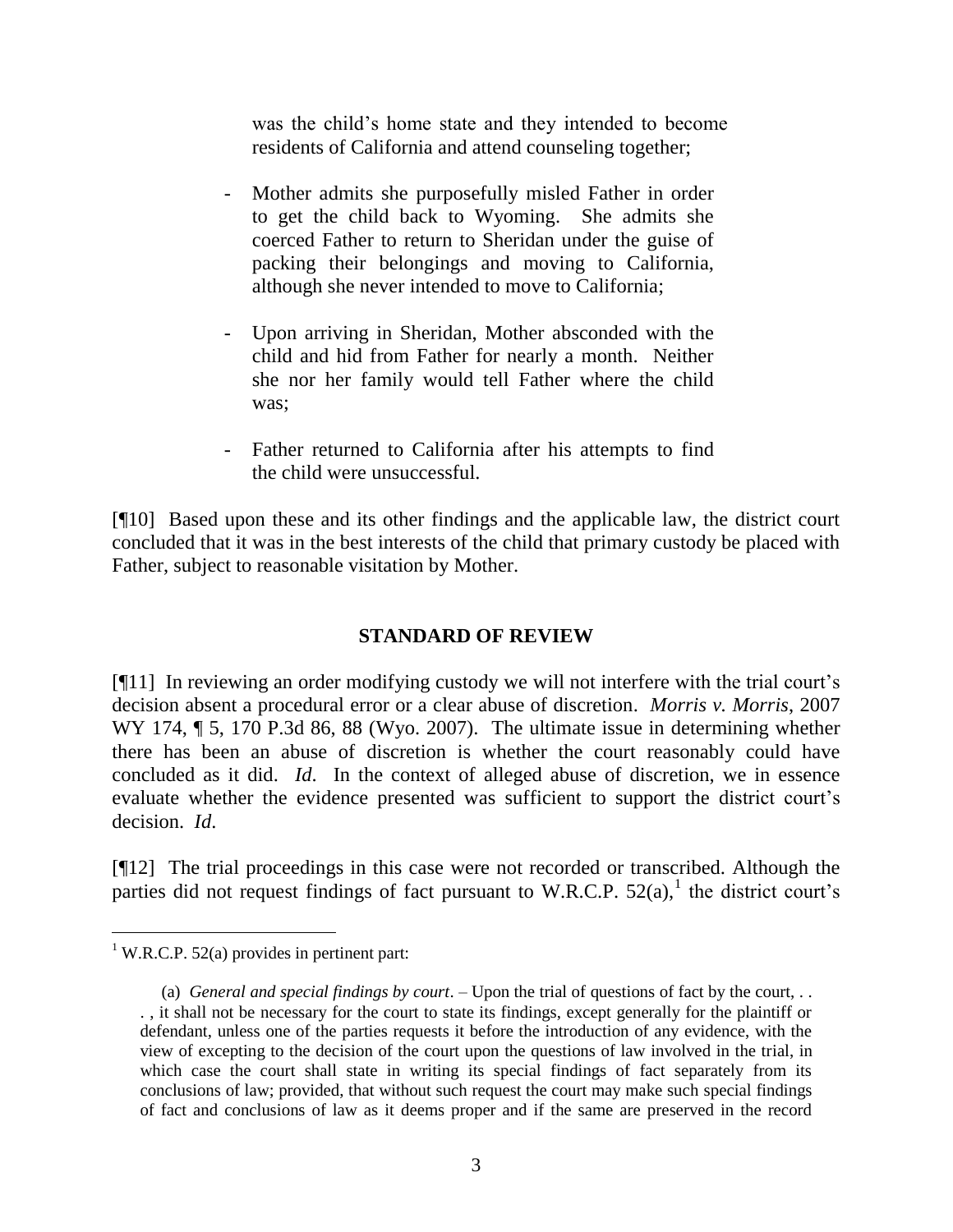decision letter contains detailed findings. In the absence of anything to refute them, we will sustain the district court's findings and assume that the evidence presented was sufficient to support them. *Wilson v. Lucerne Canal and Power Co*., 2003 WY 126, ¶ 8, 77 P.3d 412, 416 (Wyo. 2003).

### **DISCUSSION**

[¶13] Mother contends the district court abused its discretion because the evidence was not sufficient to support the conclusion that awarding primary custody to Father was in the child's best interests. She asserts that neither the district court's decision letter nor its order applied the factors enumerated in Wyo. Stat. Ann. § 20-2-201(a) (LexisNexis 2007) for determining the best interests of the child in a custody dispute. She also argues that the district court improperly based its decision on her past mistakes, and failed to take into account other significant factors, such as Father's absence from the child's life for nine months. She faults the district court for not explaining more fully its reasoning and for deciding in one sentence what is for her and the child a life-altering decision.

[¶14] Father asserts there was no abuse of discretion and the district court adequately stated its reasoning in its eight page decision letter. He argues the district court properly considered the factors enumerated in  $\S 20$ -2-201(a), including "other factors [it] deem[ed] necessary and relevant." Father claims witness credibility was one such factor the district court properly considered.

[¶15] We begin our discussion by reiterating that neither party requested specific findings pursuant to W.R.C.P.  $52(a)$ .<sup>2</sup> We have said that a party who fails to request findings of fact prior to trial cannot complain later of the absence of formal findings, including the absence of findings addressing the factors enumerated in § 20-2-201(a). *Stonham v. Widiastuti*, 2003 WY 157, ¶ 21, 79 P.3d 1188, 1195-96 (Wyo. 2003); *Resor v. Resor*, 987 P.2d 146, 148 (Wyo. 1999). While we encourage district courts to spell out the reasons for their conclusions, they are not required to do so unless a Rule 52 request is made. *Stonham*, ¶ 16, 79 P. 3d at 1193-94. Because she did not request specific findings, Mother cannot be heard to complain on appeal that the district court did not adequately address the statutory factors or more fully explain its reasoning for concluding that the child's best interests would be served by awarding primary custody to Father.

[¶16] We consider next Mother's contention that the evidence was not sufficient for the district court to reasonably conclude as it did. The district court found that both parties

 $\overline{a}$ 

either by stenographic report or by the court's written memorandum, the same may be considered on appeal.

 $2$  Despite the absence of a request, the district court issued an eight page decision letter containing four pages of factual findings, two pages of law, two paragraphs specifically addressing witness credibility and one page setting forth its ruling.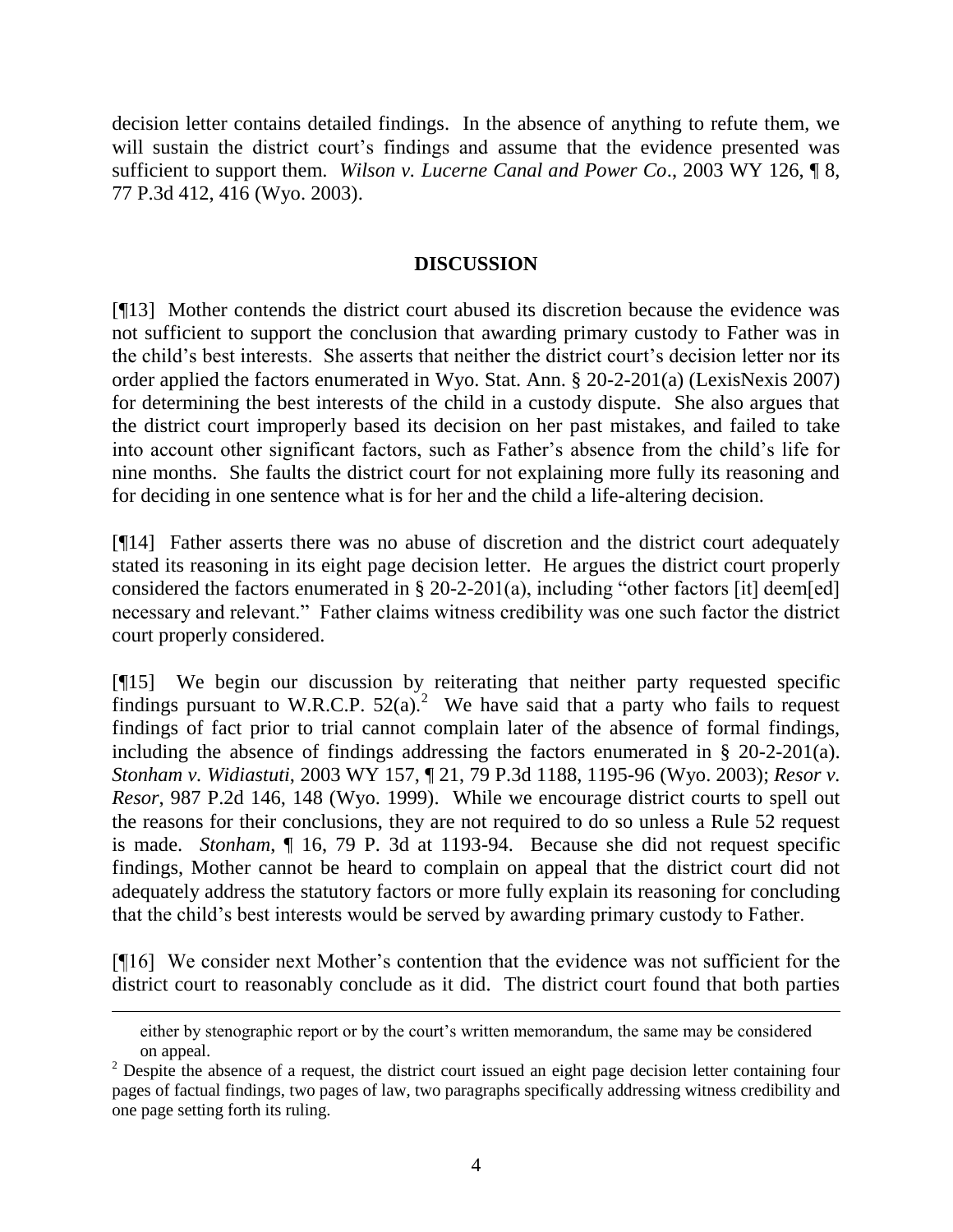had extended family where they lived and that Father specifically benefited from their support with child care. The district court further found that sometime toward the end of the parties' relationship, Mother and her mother had an altercation that involved alcohol abuse and resulted in physical injury to Mother. The district court found, and apparently Mother admitted, that when she went to California she purposely misled Father as to her intentions and coerced him into returning to Sheridan for the purpose of absconding with the child. The district court found that, once back in Wyoming, Mother remained secreted with the child for a month during which time Father was unable to find them. Given the lack of any record of the trial proceedings, we assume there was evidence to support these findings.

[¶17] In addition to these findings, the district court emphasized that witness credibility and demeanor played an important role in its ruling. The district court found Father to be more credible than Mother based upon the evidence that Mother: toward the end of the relationship in 2003, arrived home apparently intoxicated and bleeding after an altercation with her mother; went to Minnesota to visit her brother, leaving Father to take the child to California; intentionally misled Father to believe she wanted to reconcile in order to take the child back to Wyoming; signed a legal form representing to the California legal system that she intended to reside in California when she had no intention of doing so; purposefully hid from Father after returning to Wyoming; and claimed that she was compelled to agree to the alternating two month arrangement in order to get Father to return the child to Wyoming when, in fact, she signed the agreement with the aid of counsel without asserting duress or any opposition to the agreement. We give considerable deference to a district court's findings concerning witness credibility because it is in the best position to assess the witnesses and weigh their testimony. *Humphrey v. Humphrey*, 2007 WY 72, ¶ 7, 157 P.3d 451, 453 (Wyo. 2007). We conclude the evidence was sufficient for the district court to reasonably conclude as it did.

[¶18] Addressing Mother's complaint that the district court did not apply the factors enumerated in § 20-2-201(a) in determining the child's best interests, we note that the court quoted the factors in its decision letter and so there is no question that it was aware of what it was statutorily required to consider in making a custody decision. Although the district court did not specifically state which of its findings of fact applied to which statutory factor, it is clear from its findings that the court considered the statutory factors. The court's findings concerning the proximity of extended family to each party, for example, reflect that it considered  $\S 20$ -2-201(a)(ii), the ability of each parent to provide adequate care for the child including arranging for the child's care by others as needed. The court's findings concerning Mother's alcohol abuse, altercation with her mother, deceit in getting the child back to Wyoming and hiding the child from Father reflect that the court considered  $\S$  20-2-201(a)(iii), the relative competence and fitness of each parent. The court's findings concerning Mother's actions in California and when she and the child returned to Wyoming also reflect that the court considered  $\S 2$ -2-201(a)(vii), the